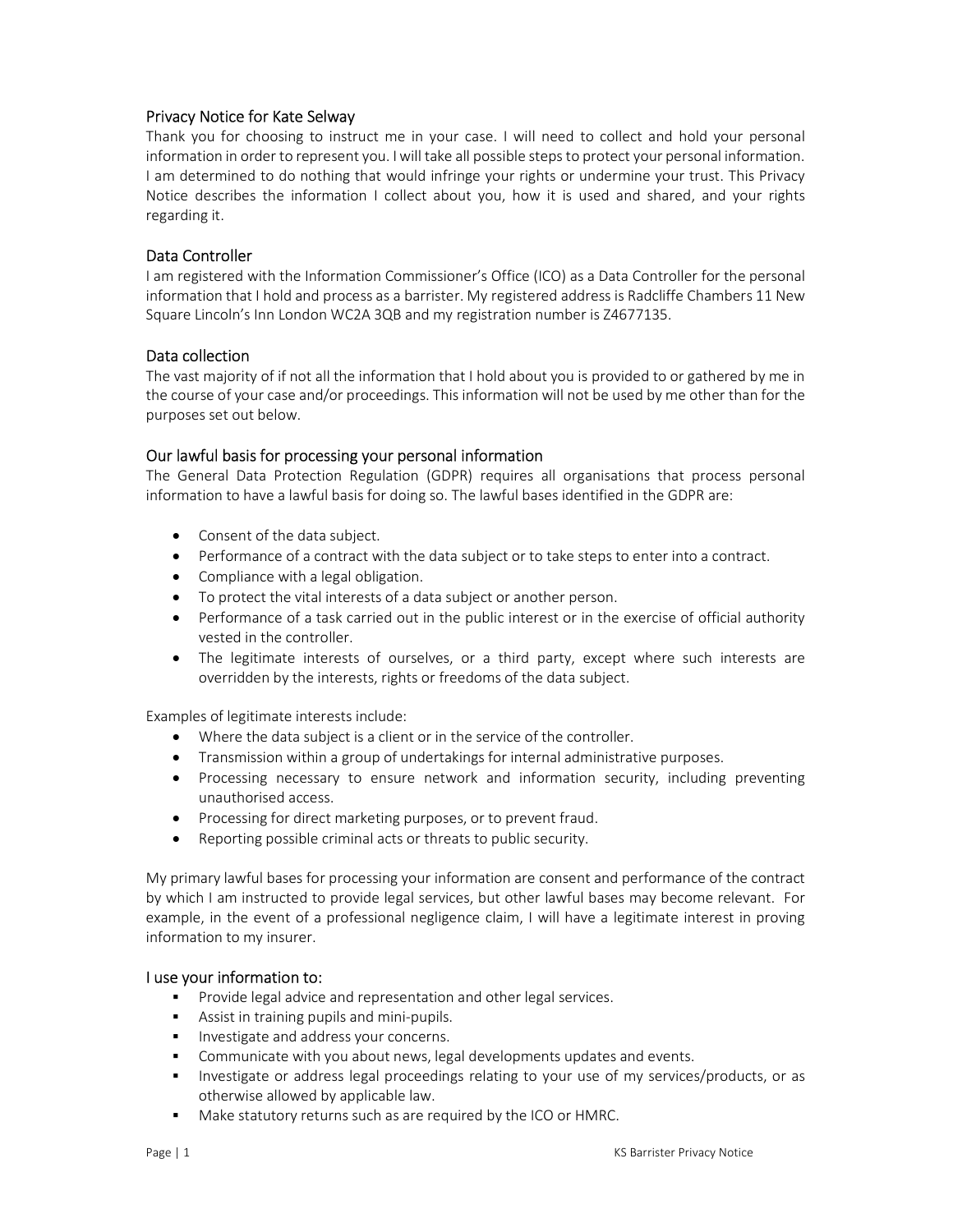- Comply with my professional or legal obligations.
- Obtain legal or other professional advice about my obligations.

I do not use automated decision-making in the processing of your personal information. I collect and process both personal information and special categories of personal information as defined in the GDPR. This includes:

## Client personal information

- Name
- Email
- Phone number
- Address
- Payment or bank details
- Date of birth
- Location details
- Device IP address
- Financial information
- Medical Records
- **Criminal Records**
- Social and biographical information

### I may share your personal information with:

- **Instructing solicitors.**
- Legal representatives for other parties for the purpose of enabling communication (such as providing your name when stating on whose behalf I am instructed).
- Radcliffe Chambers' management and staff who provide administrative services.
- My regulator or legal advisors in the event of a dispute or other legal matter.
- Law enforcement officials, government authorities, or other third parties to meet our legal obligations.
- The courts, arbitrator or adjudicator in the ordinary course of proceedings.
- Any other party where I ask you and you consent to the sharing.

And with the following (subject to any instructions you give to the contrary):

- **Pupil or mini pupil, under my training.**
- Counsel in Chambers, where they have been instructed by you or for the purposes of proof reading or obtaining a second opinion on an informal basis.
- **EXECTED FIGHTS I** Legal representatives for other parties, for the purposes of resolving the case.
- Mediator during the course of a mediation.

## Transfers to third countries and international organisations

I may transfer personal information to legal representatives in third countries where those legal representatives have been instructed on the same matter as or on a matter connected with your instructions to me. The safeguards which apply are the legal and professional obligations of those legal representatives and any relevant contractual terms in the agreement by which you have instructed such legal representatives.

I am satisfied that such transferred personal information is fully protected and safeguarded as required by the General Data Protection Regulation.

#### Retention of personal information